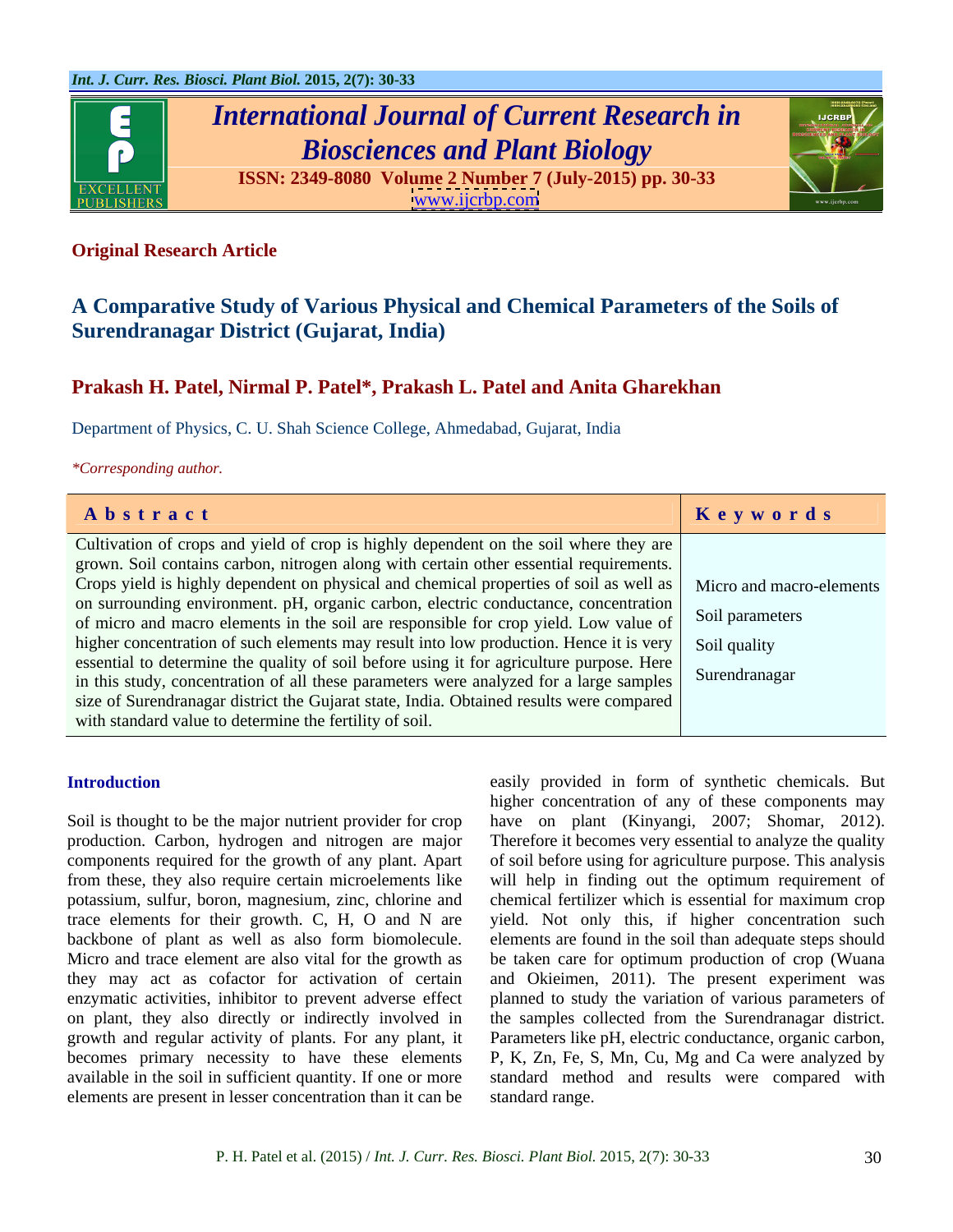### **Materials and methods**

coordinates are 22.430º North, 71.430º East.

### **Sample collection**

Geographical location of the study area is presented in A total of 11,955 samples were collected from 210 Fig. 1. Surendranagar is a part of Saurastra region of villages from ten Talukas of the Surendranagar District. Gujarat State. It covers approximately 45 sq km area. It Samples were collected as per guidelines issued by has population of more than 2 lakhs. Its geographical Government of India for the analysis of soil (Dept. of Agriculture and Cooperation, 2011).



### **Methods of determination of various parameters**

For the various analysis of the samples guidelines issued All the obtained data pertaining to the soil characteristics by the Government of India was followed strictly and all of different localities of Surendranagar were noted in a the experiment were carried out at least three times tubular and used for the analysis. Here, in the following (Dept. of Agriculture and Cooperation, 2011). Results table, only district wise and taluka wise data are shown were tabulated and statistical analysis was done to check with Mean  $\pm$  SD value. Data were also analyzed village the level of significance using SPSS 16.0.

### **Results and discussion**

wise but it was not shown here.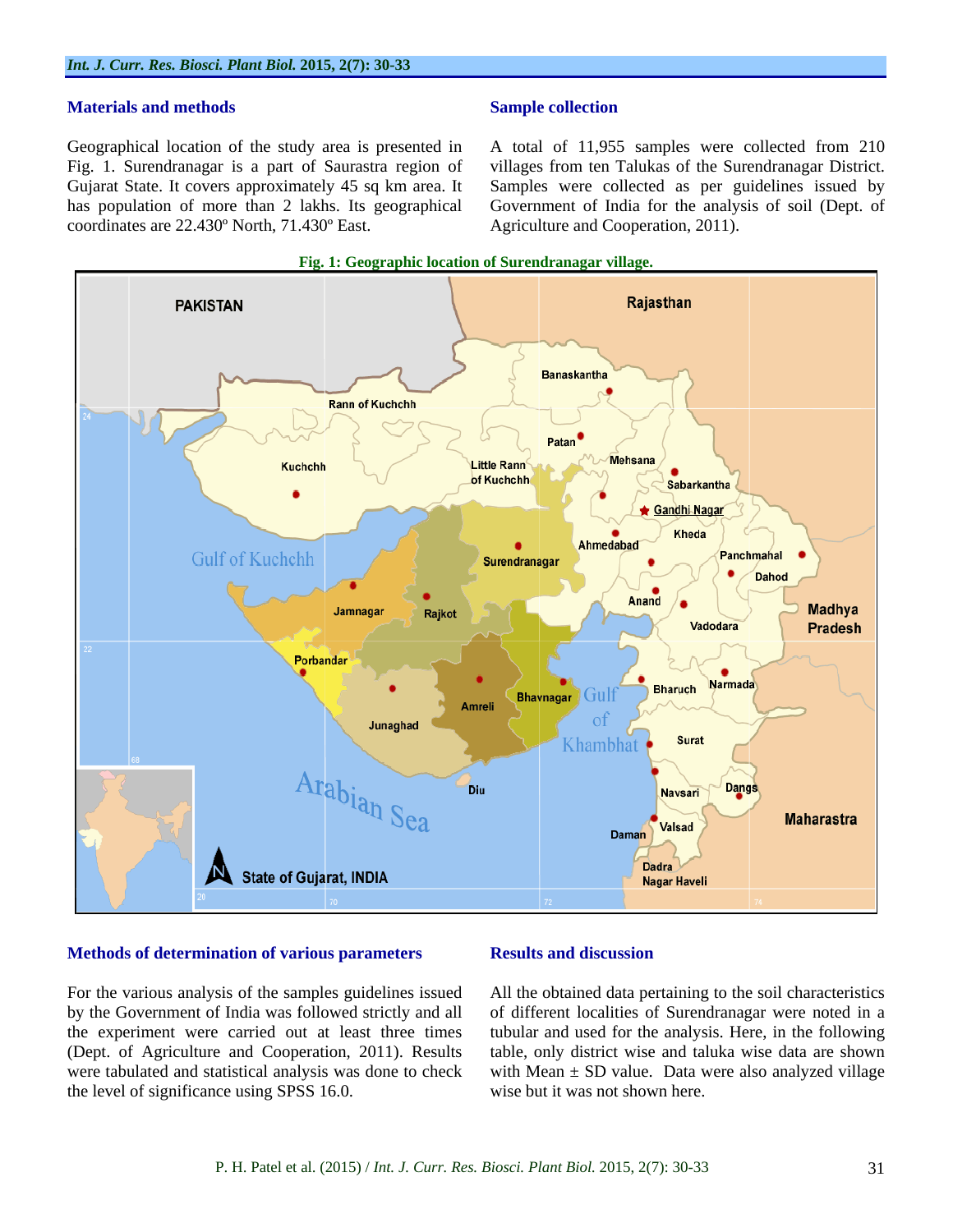| Parameter   pH   EC   OC   P   K   Fe   Cu   Mn   Zn   Ca   Mg   S<br><b>Taluka</b><br>7.92 0.29 0.62 45.27 222.58 6.80 1.60 10.47 1.00 7.55 1.56 24.39<br>Mean<br>  7.86   0.47   0.46   41.97   266.50   5.63   1.34   8.48   0.84   7.39   1.66   14.57<br>Mean<br>0.28 0.33 0.15 16.77 88.02 3.22 0.73 3.03 0.43 4.27 1.86 5.54<br>SD -<br>$\vert$ 7.86 $\vert$ 0.28 $\vert$ 0.53 $\vert$ 46.95 $\vert$ 260.92 $\vert$ 5.58 $\vert$ 1.32 $\vert$ 8.79 $\vert$ 0.86 $\vert$ 7.58 $\vert$ 1.63 $\vert$ 14.69<br>Mean<br>SD.<br>Mean<br>SD.<br>Mean<br>7.86 0.52 0.58 49.36 234.18 5.69 1.32 8.63 0.85 7.64 1.71 14.16<br>Mean<br>  8.13   0.25   0.73   34.68   219.19   5.64   1.25   8.71   0.84   7.51   1.78   14.63<br>Mean<br>8.12 0.31 0.70 48.19 167.52 5.72 1.31 8.58 0.86 7.58 1.55 14.19<br>Mean<br>SD <sub>1</sub><br>  7.80   0.94   0.69   71.30   213.48   5.58   1.36   8.55   0.84   7.61   1.64   14.32<br>Mean<br>0.24 0.62 0.15 21.84 109.55 3.13 0.75 3.25 0.51 4.25 1.80 5.89<br>7.90 0.47 0.67 62.74 297.80 5.60 1.30 8.38 0.86 7.50 1.69 13.60<br>Mean<br>7.90 0.47 0.57 46.95 254.14 5.77 1.35 8.75 0.87 7.63 1.65 15.07<br>Mean<br>$\vert$ 0.32 $\vert$ 0.36 $\vert$ 0.19 $\vert$ 25.77 $\vert$ 103.05 $\vert$ 3.21 $\vert$ 0.73 $\vert$ 3.27 $\vert$ 0.50 $\vert$ 4.28 $\vert$ 1.83 $\vert$ 6.78 |               |      | Table 1. Comparison of various parameters of son samples of Surendranagar District. |  |  |  |  |  |
|-------------------------------------------------------------------------------------------------------------------------------------------------------------------------------------------------------------------------------------------------------------------------------------------------------------------------------------------------------------------------------------------------------------------------------------------------------------------------------------------------------------------------------------------------------------------------------------------------------------------------------------------------------------------------------------------------------------------------------------------------------------------------------------------------------------------------------------------------------------------------------------------------------------------------------------------------------------------------------------------------------------------------------------------------------------------------------------------------------------------------------------------------------------------------------------------------------------------------------------------------------------------------------------------------------------------------------|---------------|------|-------------------------------------------------------------------------------------|--|--|--|--|--|
| Chotila<br>$(N = 900)$<br>Patadi Dasada<br>$(N = 900)$<br>Lakhtar<br>$(N = 450)$<br>Vadhvan<br>$(N = 3395)$<br>Halvad<br>$(N = 540)$<br>Muli<br>$(N = 4150)$<br>Sayala<br>$(N = 180)$<br>Dhangadhra<br>$(N = 720)$<br>Limbadi<br>$(N = 540)$<br>Chuda<br>$(N = 180)$<br>Total                                                                                                                                                                                                                                                                                                                                                                                                                                                                                                                                                                                                                                                                                                                                                                                                                                                                                                                                                                                                                                                 |               |      |                                                                                     |  |  |  |  |  |
|                                                                                                                                                                                                                                                                                                                                                                                                                                                                                                                                                                                                                                                                                                                                                                                                                                                                                                                                                                                                                                                                                                                                                                                                                                                                                                                               |               |      |                                                                                     |  |  |  |  |  |
|                                                                                                                                                                                                                                                                                                                                                                                                                                                                                                                                                                                                                                                                                                                                                                                                                                                                                                                                                                                                                                                                                                                                                                                                                                                                                                                               |               |      |                                                                                     |  |  |  |  |  |
|                                                                                                                                                                                                                                                                                                                                                                                                                                                                                                                                                                                                                                                                                                                                                                                                                                                                                                                                                                                                                                                                                                                                                                                                                                                                                                                               |               |      |                                                                                     |  |  |  |  |  |
|                                                                                                                                                                                                                                                                                                                                                                                                                                                                                                                                                                                                                                                                                                                                                                                                                                                                                                                                                                                                                                                                                                                                                                                                                                                                                                                               |               |      |                                                                                     |  |  |  |  |  |
|                                                                                                                                                                                                                                                                                                                                                                                                                                                                                                                                                                                                                                                                                                                                                                                                                                                                                                                                                                                                                                                                                                                                                                                                                                                                                                                               |               |      |                                                                                     |  |  |  |  |  |
|                                                                                                                                                                                                                                                                                                                                                                                                                                                                                                                                                                                                                                                                                                                                                                                                                                                                                                                                                                                                                                                                                                                                                                                                                                                                                                                               |               |      |                                                                                     |  |  |  |  |  |
|                                                                                                                                                                                                                                                                                                                                                                                                                                                                                                                                                                                                                                                                                                                                                                                                                                                                                                                                                                                                                                                                                                                                                                                                                                                                                                                               |               |      |                                                                                     |  |  |  |  |  |
|                                                                                                                                                                                                                                                                                                                                                                                                                                                                                                                                                                                                                                                                                                                                                                                                                                                                                                                                                                                                                                                                                                                                                                                                                                                                                                                               |               |      |                                                                                     |  |  |  |  |  |
|                                                                                                                                                                                                                                                                                                                                                                                                                                                                                                                                                                                                                                                                                                                                                                                                                                                                                                                                                                                                                                                                                                                                                                                                                                                                                                                               |               |      |                                                                                     |  |  |  |  |  |
|                                                                                                                                                                                                                                                                                                                                                                                                                                                                                                                                                                                                                                                                                                                                                                                                                                                                                                                                                                                                                                                                                                                                                                                                                                                                                                                               |               |      |                                                                                     |  |  |  |  |  |
|                                                                                                                                                                                                                                                                                                                                                                                                                                                                                                                                                                                                                                                                                                                                                                                                                                                                                                                                                                                                                                                                                                                                                                                                                                                                                                                               |               |      |                                                                                     |  |  |  |  |  |
|                                                                                                                                                                                                                                                                                                                                                                                                                                                                                                                                                                                                                                                                                                                                                                                                                                                                                                                                                                                                                                                                                                                                                                                                                                                                                                                               |               |      |                                                                                     |  |  |  |  |  |
|                                                                                                                                                                                                                                                                                                                                                                                                                                                                                                                                                                                                                                                                                                                                                                                                                                                                                                                                                                                                                                                                                                                                                                                                                                                                                                                               |               |      |                                                                                     |  |  |  |  |  |
|                                                                                                                                                                                                                                                                                                                                                                                                                                                                                                                                                                                                                                                                                                                                                                                                                                                                                                                                                                                                                                                                                                                                                                                                                                                                                                                               |               |      |                                                                                     |  |  |  |  |  |
|                                                                                                                                                                                                                                                                                                                                                                                                                                                                                                                                                                                                                                                                                                                                                                                                                                                                                                                                                                                                                                                                                                                                                                                                                                                                                                                               |               |      |                                                                                     |  |  |  |  |  |
|                                                                                                                                                                                                                                                                                                                                                                                                                                                                                                                                                                                                                                                                                                                                                                                                                                                                                                                                                                                                                                                                                                                                                                                                                                                                                                                               |               |      |                                                                                     |  |  |  |  |  |
|                                                                                                                                                                                                                                                                                                                                                                                                                                                                                                                                                                                                                                                                                                                                                                                                                                                                                                                                                                                                                                                                                                                                                                                                                                                                                                                               |               |      |                                                                                     |  |  |  |  |  |
|                                                                                                                                                                                                                                                                                                                                                                                                                                                                                                                                                                                                                                                                                                                                                                                                                                                                                                                                                                                                                                                                                                                                                                                                                                                                                                                               |               |      |                                                                                     |  |  |  |  |  |
|                                                                                                                                                                                                                                                                                                                                                                                                                                                                                                                                                                                                                                                                                                                                                                                                                                                                                                                                                                                                                                                                                                                                                                                                                                                                                                                               |               |      |                                                                                     |  |  |  |  |  |
|                                                                                                                                                                                                                                                                                                                                                                                                                                                                                                                                                                                                                                                                                                                                                                                                                                                                                                                                                                                                                                                                                                                                                                                                                                                                                                                               |               |      |                                                                                     |  |  |  |  |  |
|                                                                                                                                                                                                                                                                                                                                                                                                                                                                                                                                                                                                                                                                                                                                                                                                                                                                                                                                                                                                                                                                                                                                                                                                                                                                                                                               |               |      |                                                                                     |  |  |  |  |  |
|                                                                                                                                                                                                                                                                                                                                                                                                                                                                                                                                                                                                                                                                                                                                                                                                                                                                                                                                                                                                                                                                                                                                                                                                                                                                                                                               |               |      |                                                                                     |  |  |  |  |  |
|                                                                                                                                                                                                                                                                                                                                                                                                                                                                                                                                                                                                                                                                                                                                                                                                                                                                                                                                                                                                                                                                                                                                                                                                                                                                                                                               |               |      |                                                                                     |  |  |  |  |  |
|                                                                                                                                                                                                                                                                                                                                                                                                                                                                                                                                                                                                                                                                                                                                                                                                                                                                                                                                                                                                                                                                                                                                                                                                                                                                                                                               | $(N = 11955)$ | - SD |                                                                                     |  |  |  |  |  |

**Table 1. Comparison of various parameters of soil samples of Surendranagar District.**







From overall analysis of the entire collected 11,955 sample, it was found that the entire Surendranagar Both villages had higher concentration of phosphorous region had slightly alkaline soil with pH ranging from which was 71.30 and 62.74 respectively (Sims and 7.80 to 8.13, which is the prime requirement for any Vada, 1996). In case of potassium only Halvad and crop (Patel et al., 2014; Fernández and Hoeft, 1990). Chuda has higher concentration, 316.51 and 297.80 The electrical conductance of whole region was found respectively. to be very low as compared to the standard parameters according to which it should be between 1.0 and 3.0. It was also found that the entire region has also higher However certain area of Limbadi has shown adequate concentrations of copper and sulfur. This may be because EC. Except the Patadi Dasada and Halvad all the other of geographic location of area which is densely villages have normal organic carbon. Patadi Dasada surrounded by rocks and mountains. However the other has on an average 0.47%, whereas Halvad has only elements like manganese, zinc and calcium were found

entire region posses' sufficient quantity of phosphorus. respectively.

0.34% organic carbon. Expect Limbadi and chuda, the in optimum concentration. The higher concentration of